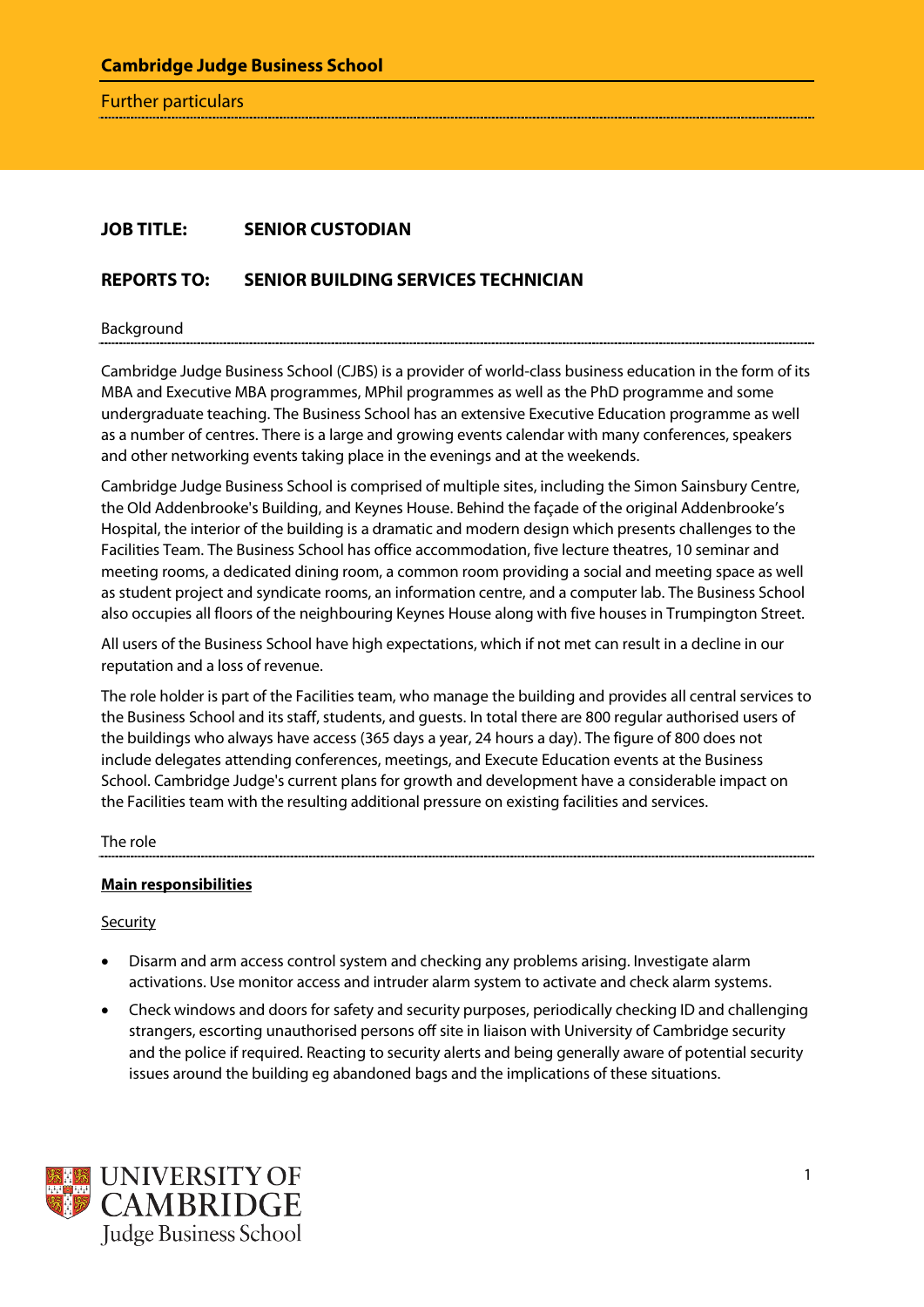• Liaise with visitors at all levels from contractors to academic guests, directing and assisting all with efficiency and courtesy.

### Rooms and room setup

- Check and set up furniture in Dining Rooms, Common Room, teaching and event areas as required by the events and teaching schedules. Check areas are setup as requested on the room booking database, facilities helpdesk or by email and rearranging and resetting furniture as necessary. Check supplies of flip charts and pens and adding additional equipment as required.
- Ensure that all rooms and spaces throughout the Bchool School and its buildings are presented to the highest possible standard at all times.
- Check IT and audio visual (AV) equipment is working in line with agreed check list ready for lecturers, meetings events etc and respond to simple queries out of hours.
- Ensure the Common Room is set up for the day, collect and display daily papers in the Common Room and that old papers are removed and recycled.
- Liaise with the Senior Building Services Technician, Reception team, Events team, and Facilities Manager regarding room use.

#### Maintenance

- Ensure equipment is in safe and working condition and take the appropriate steps to report faults.
- Awareness of building management issues such as the location of major fuses, controls, mains water, gas and electrical isolations points etc in case of emergencies.
- Attending to minor maintenance tasks such as changing light bulbs, installing shelving and general DIY tasks.

# Cleaning

- Spot cleaning and deal with spillages in line with agreed method statement.
- Cleaning of seminar, meeting rooms, lecture theatres, and other areas as required to support the contract cleaning team or during periods the team is understaffed or outside of their service hours.
- When necessary, to assist in returning all crockery, cutlery and catering equipment left in meeting rooms to the catering department as necessary.
- Clear rubbish and leaves from the externals grounds of Business School's buildings including car parks and litter around external bins.
- To periodically clean low-level windows/windowsills and doors of all the Business School's buildings.
- Clear snow from entrances and paths leading to the buildings as required and lay salt to prevent icing as required.
- Onsite supervision of contract window cleaners using various systems long reach cleaning and traditional.
- Waste disposal ensuring contract cleaners dispose of waste according to established procedure, moving waste wheelie bins, supporting the contract cleaners in removing waste from building.
- Recycling to collect recycling from designated points across all buildings and deposit in the correct recycling bins.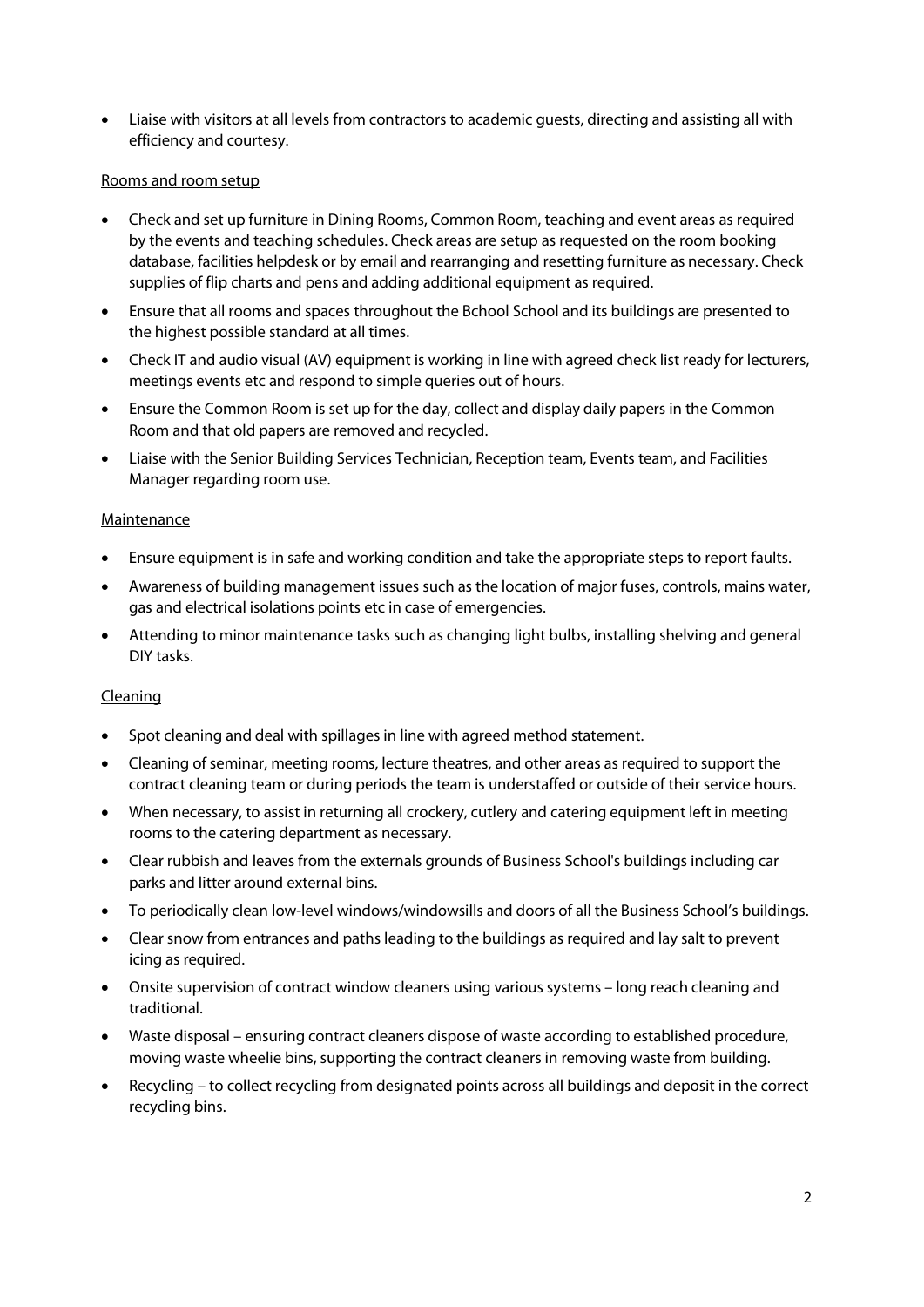• Deal with contractors when on site to include sign in, health and safety and fire induction. Contractors include sanitary disposal and confidential shredding company.

# Deliveries

- Handle large/heavy packages to their destination correctly using appropriate manual handling techniques.
- Support events catering when required by delivering (and collecting returns) as and when instructed.
- Assist suppliers in accessing buildings/areas/rooms for delivery purposes.

### Office moves

- The role holder (in line with colleagues where required) carries out most office moves under the management of the Facilities Manager or Senior Building Services Technician. This requires planning and negotiation to ensure minimum lifting and handling of furniture and ensuring office occupant's needs are met.
- In the event that a move is so large it requires casual staff then the role holder will work with and oversee the completion of the moves to the agreed schedules.
- Liaise with IT to complete moves.

# Health and safety and fire safety

- On occasion, to assist in fire alarm testing and reports all areas of health and safety concerns to the Facilities Manager or department safety officer.
- Act as a fire warden and plays an active role in emergency procedures and evacuations.
- The role holder is on the emergency/key holder list held by University Security and may be expected to attend to out of hours emergencies.

#### Reception cover

• Provide cover for the Reception team on the reception desks to cover breaks, annual leave, sickness cover, and vacancy cover as necessary.

#### **Parking**

- Day to day monitoring of the department's parking allocation, ensuring safe access routes are maintained and reporting breaches of parking allowances to the Facilities Manager.
- Deal with car parking access issues.
- Monitor deliveries to ensure the best access routes into the building and maintaining safe passage for building users.

#### Photocopier/printer and meeting room supplies

• Order photocopier/printer paper and flip charts, markers and other ancillary products or advises reception of the requirements that need ordering in line with facilities ordering procedure.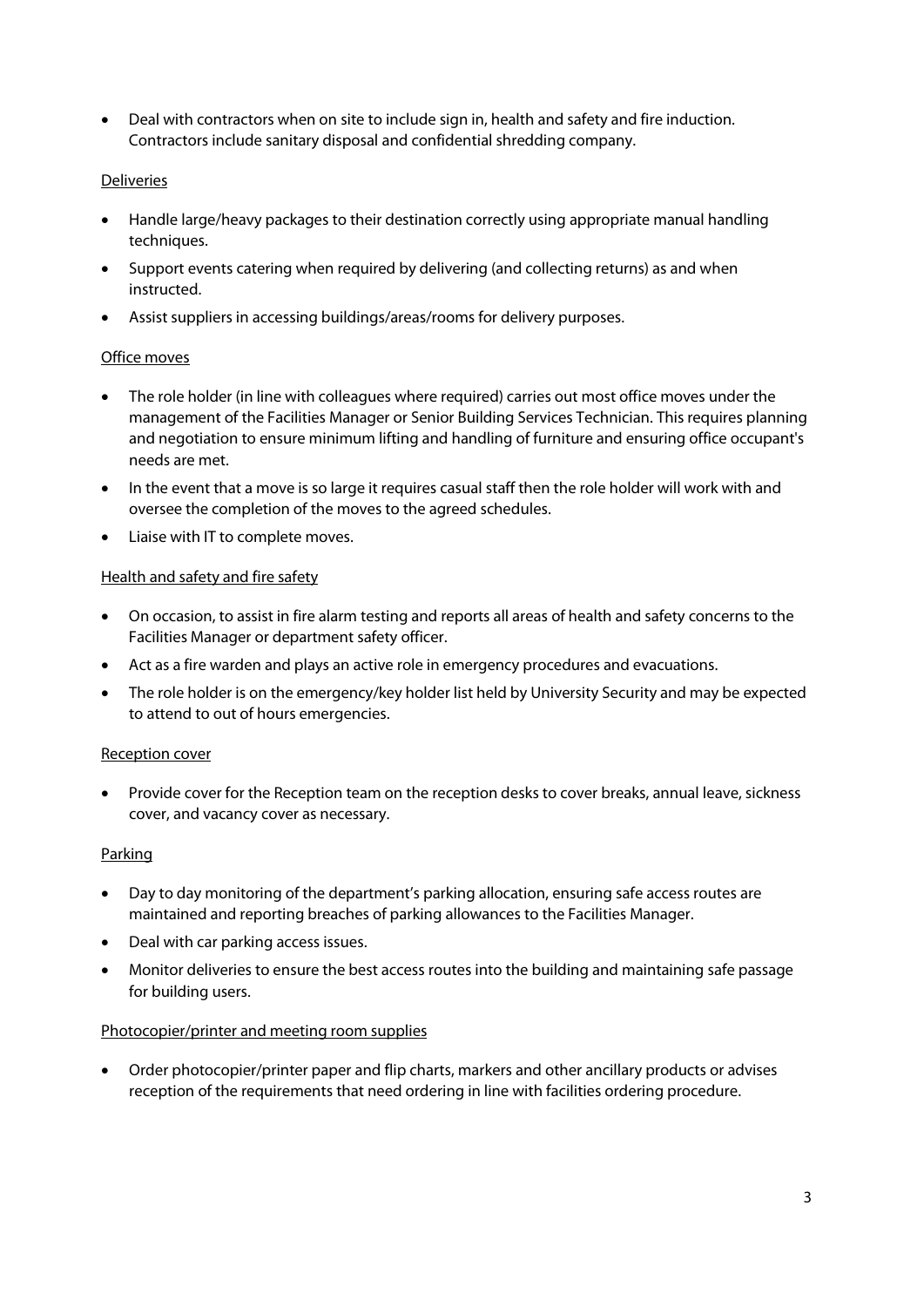• To receive deliveries of paper supplies and to keep all printers/print rooms stocked with a adequate supplies of paper.

### **Other**

The above is an outline of the tasks, responsibilities and outcomes required of the role. The role holder will be expected to carry out other duties as may reasonably be required by management.

#### The person

The ideal candidate should have the following qualities, skills, and attributes. You are asked to provide a CV and a covering letter demonstrating how your own experience meets these requirements:

- No formal qualifications are required but the role holder must have a good general education and be literate and numerate.
- Experienced in the use of Microsoft Word, Excel, and Outlook, with aptitude to learn new IT skills such as the access and intruder alarm system, room booking database and Facilities Helpdesk.
- The ability to carry out basic maintenance.
- The ability to work with minimal supervision and use their initiative, an eye for detail and a willingness to carry out non-routine tasks.
- Good communication and interpersonal skills in order to interact will all of the building users in a positive way and to integrate into facilities team.
- Must be able to work as part of a team and communicate with custodians and wider facilities team; must be committed to strengthening the team ethic.
- Experience in a caretaker, catering, events or porterage role in a customer facing environment.
- Be reliable, a good time keeper, trustworthy and able to manage their own time and workloads effectively and to deadlines.
- A willingness to work non-standard hours and to respond to out-of-hours call outs in the event of emergencies.
- Must be prepared to undertake training for role to include fire warden and first aider.
- To work flexible hours as per needs of the service, weekend work is part of the normal working week.

#### Benefits

This is a full-time position working 36.5 hours per week. There will be a three-month probationary period. Holiday entitlement is 28 days per annum plus eight days of public holidays. The salary will be in the range £20,600-£23,487 per annum.

The post holder will be required to work on a rotating shift pattern that includes mornings, evenings and weekends depending on the needs of the Business School.

The full incremental salary range for the position is advertised in order to demonstrate the progression for the Grade. In the majority of cases appointments will be made at the Grade minimum; only in very specific exceptional circumstances can a higher salary be offered.

The University of Cambridge comprises more than 150 departments, faculties, schools, and other institutions, plus a central administration and 31 independent and autonomous Colleges. It is one of the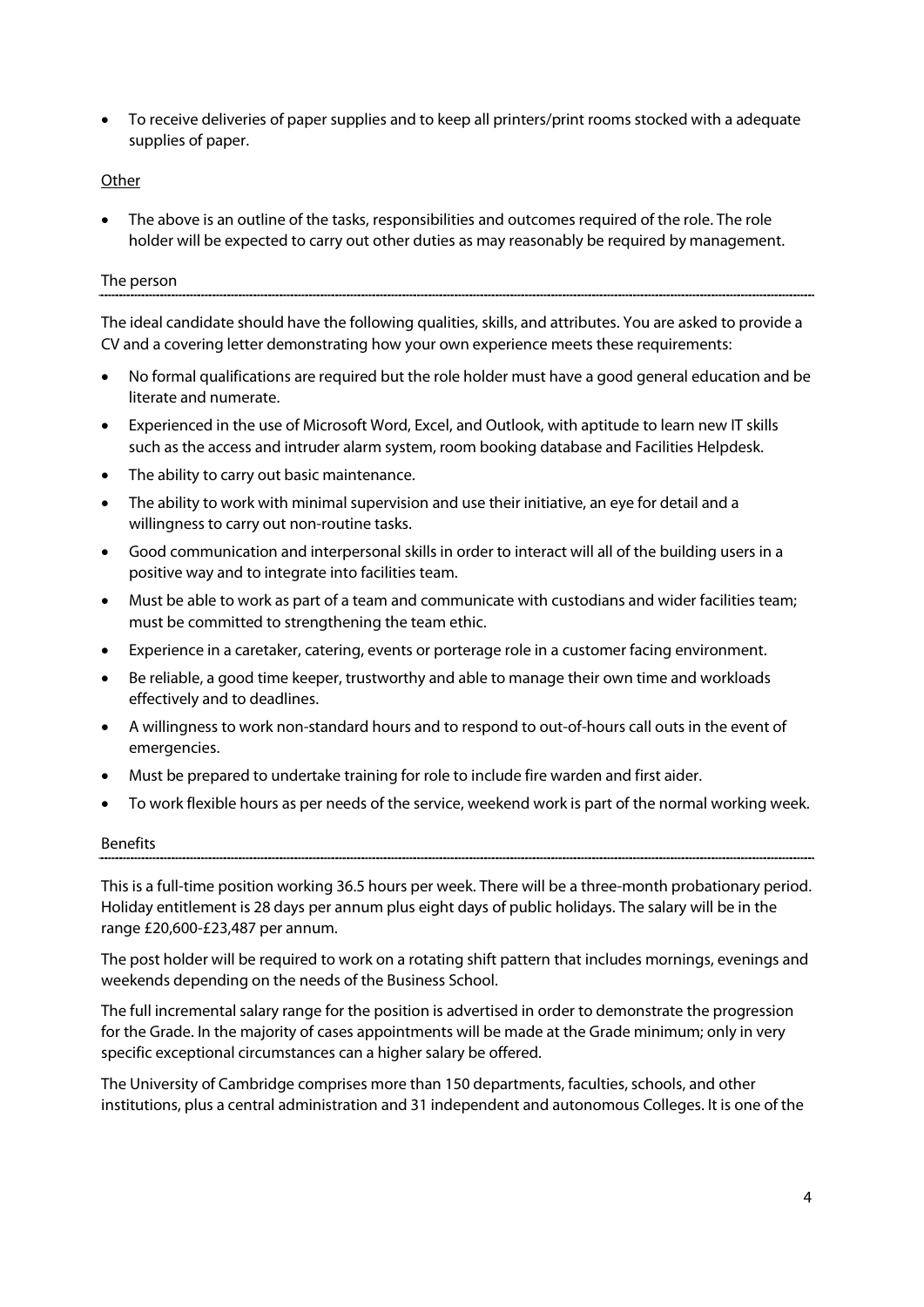world's oldest and most successful universities, with an outstanding reputation for academic achievement and research.

With excellent benefits, extensive learning opportunities and a stimulating and attractive environment, the University of Cambridge is a great place to work. Our employees are eligible for a wide range of competitive benefits and services. We give them access to numerous discounts on shopping, health care, financial services, and public transport. We also offer final salary pensions and tax-efficient bicycle and car lease schemes.

We have two nurseries and a holiday play scheme to help support those with childcare responsibilities and we offer various types of family-friendly leave to aid employees' work-life balance. In addition, we operate a number of initiatives to promote career development, health and well-being.

Further details can be found a[t www.admin.cam.ac.uk/offices/hr/staff/benefits.](http://www.admin.cam.ac.uk/offices/hr/staff/benefits/) There is also a range of information about living and working in Cambridge a[t www.jobs.cam.ac.uk.](http://www.jobs.cam.ac.uk/)

### Application arrangements

To submit an application for this vacancy, please search for this position on the University's Job Opportunities website at [www.jobs.cam.ac.uk](http://www.jobs.cam.ac.uk/) and click on the "Apply online" button at the bottom of the relevant job description. This will route you to the University's Web Recruitment System, where you will need to register an account (if you have not already) and log in before completing the online application form.

# **The closing date for applications is 29 May2022.**

Applicants are required to provide details of two referees. These will not be contacted unless the applicant is shortlisted.

#### Equality of opportunity at the University

The University of Cambridge is committed to a proactive approach to equality, which supports and encourages all under-represented groups, promotes an inclusive culture and values diversity. Entry into employment with the University is determined by personal merit and by the application of criteria required for the post. No applicant for an appointment or member of staff will be treated less favourably than another on the grounds of sex (including gender reassignment), marital or parental status, race, ethnic or national origin, colour, disability (including HIV status), sexual orientation, religion, age or socioeconomic factors.

The University has various diversity networks which help it to progress equality; these include the Women's Staff Network, the Disabled Staff Network, the Black and Minority Ethnic Staff Network and the Lesbian, Gay, Bisexual and Transgender Staff Network.

# Information if you have a disability

The University welcomes applications from individuals with disabilities. We are committed to ensuring fair treatment throughout the recruitment process. We will make adjustments to enable applicants to compete to the best of their ability wherever it is reasonable to do so and, if successful, to assist them during their employment. Information for disabled applicants is available at

[www.hr.admin.cam.ac.uk/policies-procedures/disabled-applicants-and-members-staff/support-services](https://www.hr.admin.cam.ac.uk/policies-procedures/disabled-applicants-and-members-staff/support-services-available-within)[available-within.](https://www.hr.admin.cam.ac.uk/policies-procedures/disabled-applicants-and-members-staff/support-services-available-within)